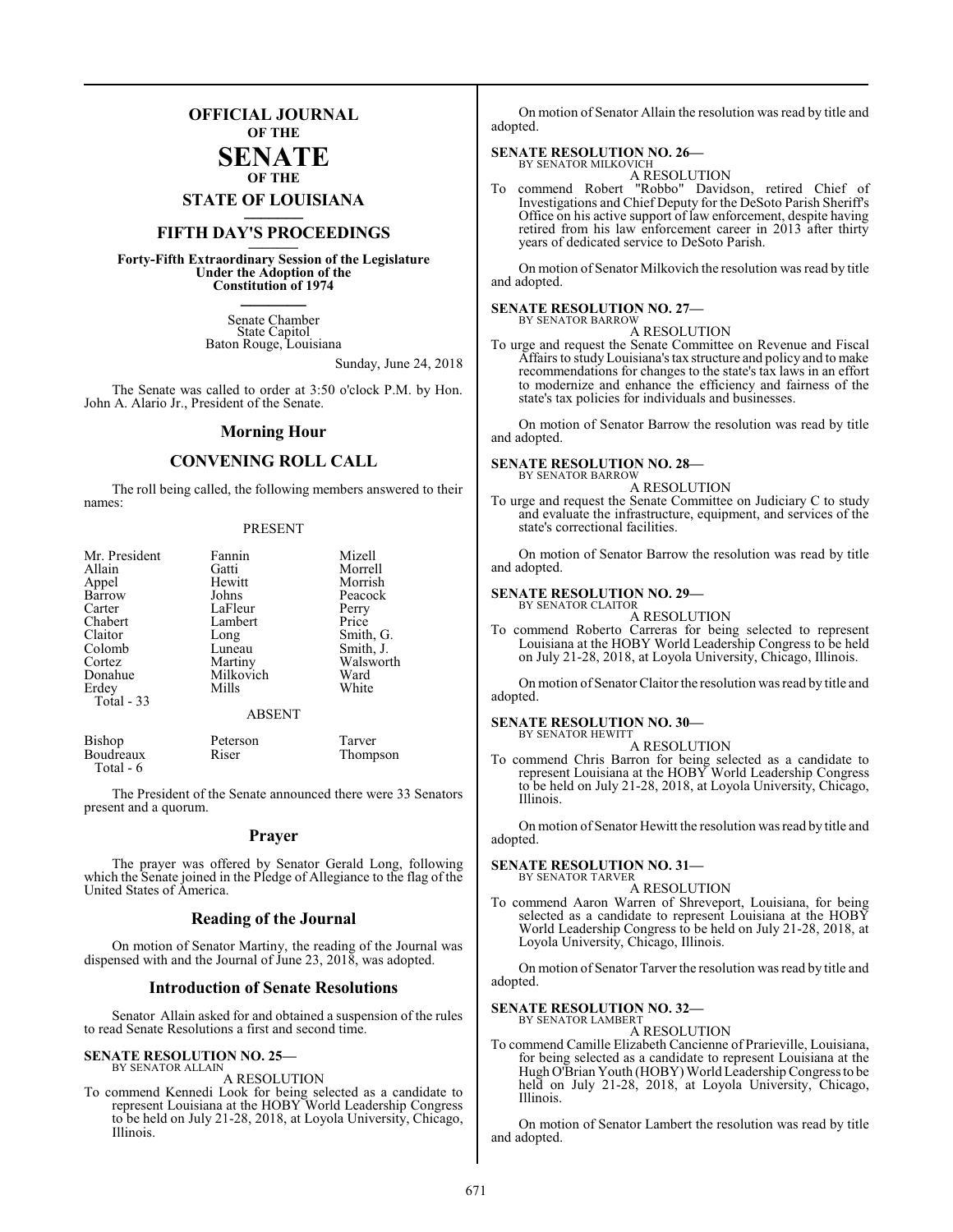June 24, 2018

### **Senate Resolutions on Second Reading**

#### **SENATE RESOLUTION NO. 23—** BY SENATOR LAFLEUR

A RESOLUTION

To commend Lillyanne Brignac on being selected as a candidate to represent Louisiana at the Hugh O'Brian Youth World Leadership Congress slated for July 21 through 28, 2018, at Loyola University in Chicago, Illinois.

On motion of Senator LaFleur the resolution was read by title and adopted.

#### **SENATE RESOLUTION NO. 24—** BY SENATOR APPEL

A RESOLUTION

To commend Mary Guy of Metairie, Louisiana, for being selected as a candidate to represent Louisiana at the Hugh O'Brian Youth (HOBY) World Leadership Congress slated for July 21-28, 2018, at Loyola University, Chicago, Illinois.

On motion of Senator Appel the resolution was read by title and adopted.

### **House Bills and Joint Resolutions on Third Reading and Final Passage**

### **Rules Suspended**

Senator LaFleur asked for and obtained a suspension of the rules to pass over House Bill No. 1.

#### **HOUSE BILL NO. 10—**

BY REPRESENTATIVES DAVIS, BARRAS, BISHOP, STEVE CARTER, FOIL, HAZEL, MCFARLAND, GREGORY MILLER, AND ZERINGUE AND SENATORS CLAITOR, DONAHUE, AND WHITE AN ACT

To amend and reenact R.S. 47:301(16)(o)(i), 302(R)(2) and (3), (S), (T), (X)(introductoryparagraph), (AA)(introductory paragraph), (AA)(29) through (31), and (AA)(32)(introductory paragraph),  $321(H)(2)$  through (6), and (I) through (K), and  $321.1(A)$ through (C), (E), (F)(introductory paragraph), (F)(66)(introductory paragraph), (F)(67) through (69), and (F)(70)(introductory paragraph), and 331(P), (Q), and (R), to enact R.S. 47:302(BB) and (CC), 321(P) and (Q), 321.1(I) and (J), and 331(V) and (W), and to repeal R.S. 47:302(Y), 321(M), 331(T), and Act No. 395 of the 2017 Regular Session of the Louisiana Legislature, relative to state sales and use taxes; to provide for the tax rate; to provide for the applicability of certain exclusions and exemptions applicable to certain taxes; to provide for effectiveness; and to provide for related matters.

The bill was read by title. Senator Donahue moved the final passage of the bill.

### **ROLL CALL**

The roll was called with the following result:

#### YEAS

| Mr. President | Donahue | Morrish   |
|---------------|---------|-----------|
| Allain        | Erdey   | Peacock   |
| Appel         | Fannin  | Peterson  |
| Barrow        | Johns   | Price     |
| Bishop        | LaFleur | Smith, G. |
| Boudreaux     | Lambert | Smith, J. |

# **Page 2 SENATE 5th DAY'S PROCEEDINGS**

| Carter     | Long        | Tarver    |
|------------|-------------|-----------|
| Chabert    | Luneau      | Thompson  |
| Claitor    | Martiny     | Walsworth |
| Colomb     | Mills       | Ward      |
| Cortez     | Morrell     | White     |
| Total - 33 |             |           |
|            | <b>NAYS</b> |           |
| Gatti      | Milkovich   | Perry     |
| Hewitt     | Mizell      | Riser     |

Total - 6

ABSENT

Total - 0

The Chair declared the bill was passed and ordered it returned to the House. Senator Donahue moved to reconsider the vote by which the bill was passed and laid the motion on the table.

### **Rules Suspended**

### **Introduction of Senate Resolutions**

Senator Gatti asked for and obtained a suspension of the rules to read Senate Resolutions a first and second time.

#### **SENATE RESOLUTION NO. 33—** BY SENATOR GATTI

A RESOLUTION

To commend Jillian Maxwell for being selected as a candidate to represent Louisiana at the HOBY World Leadership Congress to be held on July 21-28, 2018, at Loyola University, Chicago, Illinois.

On motion of Senator Gatti the resolution was read by title and adopted.

#### **SENATE RESOLUTION NO. 34—** BY SENATOR GATTI

A RESOLUTION

To commend and congratulate the Benton Elementary School Archery Teamon winning the championship in the Bullseye and 3-D Challenge divisions of the National Archery in Schools Program World Tournament.

On motion of Senator Gatti the resolution was read by title and adopted.

### **House Bills and Joint Resolutions on Third Reading and Final Passage, Resumed**

#### **HOUSE BILL NO. 1—**

BY REPRESENTATIVES HENRY, BAGNERIS, BERTHELOT, BILLIOT, BOUIE, TERRY BROWN, CARPENTER, STEVE CARTER, CHANEY, GISCLAIR, HALL, JACKSON, JEFFERSON, JONES, LEBAS, MARCELLE, NORTON, AND WHITE

#### AN ACT

To appropriate funds and to make certain reductions in appropriations fromcertain sources to be allocated to designated agencies and purposes in specific amounts for the making of supplemental appropriations and reductions for said agencies and purposes for Fiscal Year 2018-2019; to provide for effectiveness; to provide for an effective date; and to provide for related matters.

### **Floor Amendments**

Senator LaFleur proposed the following amendments.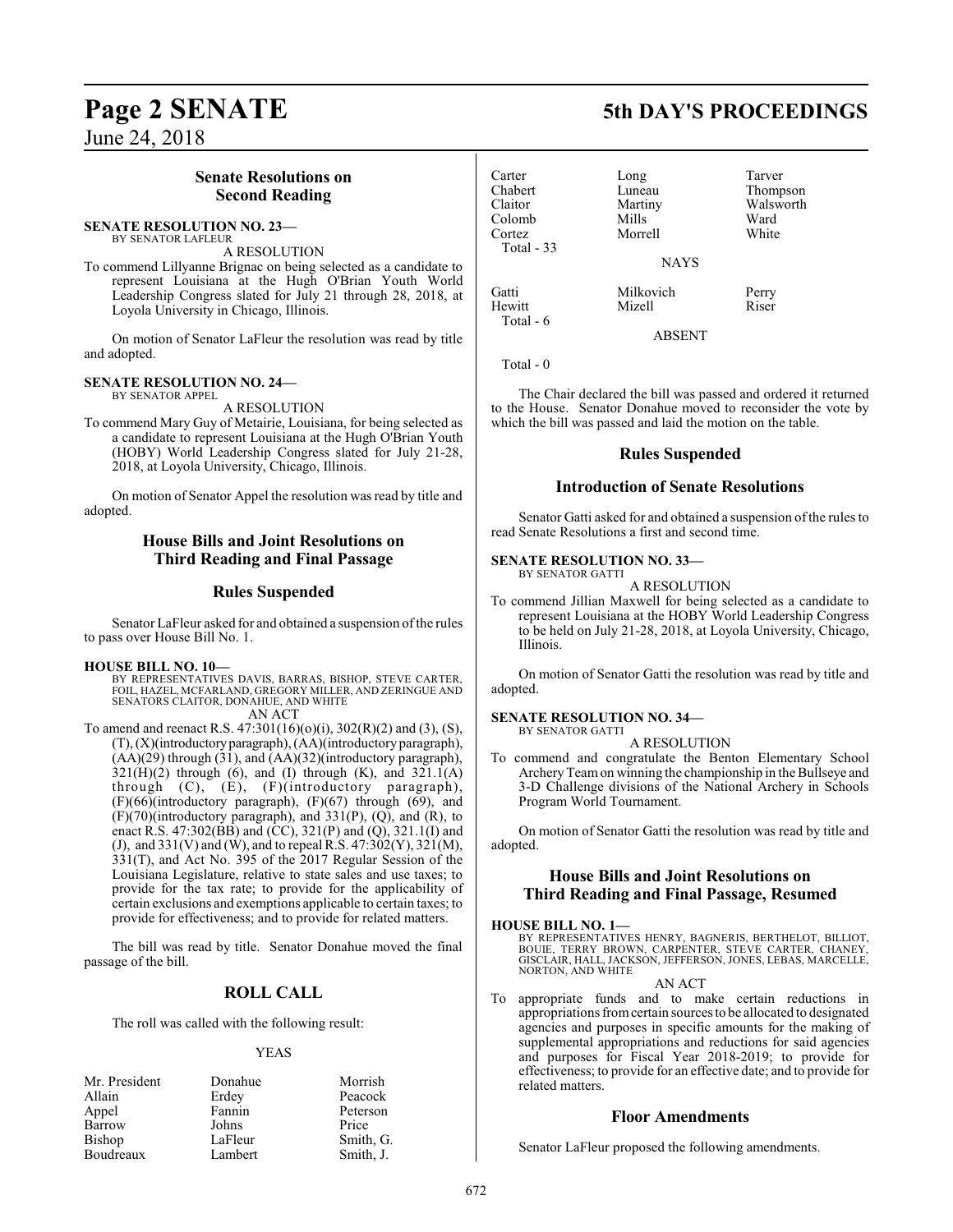# **5th DAY'S PROCEEDINGS Page 3 SENATE**

# June 24, 2018

#### **SENATE FLOOR AMENDMENTS**

Amendments proposed by Senator LaFleur to Reengrossed House Bill No. 1 by Representative Henry

#### AMENDMENT NO. 1

In Senate Committee Amendment No. 6 proposed by the Senate Committee on Finance and adopted by the Senate on June 23, 2018, on page 1, delete lines 18 through 29, and insert the following:

"B.(1) Notwithstanding anyprovision oflawto the contrary, this Subsection (B) shall be effective only in the event any official forecast for Fiscal Year 2018-2019 is increased by the Revenue Estimating Conference after July 1, 2018, but no later than December 31, 2018, greater than that necessary to first fully fund each appropriation contained in the appropriation bills enacted by the legislature in the 2018 Regular Session and the 2018 Second and Third Extraordinary Sessions, and including Subsection (A) of this Section.

(2)(a) If the increase in the official forecast as provided in Subsection  $(B)(1)$  is sufficient to fully fund the appropriations in this Subsection (B), each appropriation in this Subsection (B) may be fully funded. The commissioner of administration shall submit a plan for approval and implementation to the Joint Legislative Committee on the Budget. The Joint Legislative Committee on the Budget may approve the plan as submitted by the commissioner of administration or as modified by the committee.

(b) If the increase in the official forecast as provided in Subsection  $(B)(1)$  is not sufficient to fully fund the appropriations in this Subsection  $(B)$ , such increases in revenues shall be distributed to the appropriations contained in this Subsection (B) based on a plan by the commissioner of administration and approved by the Joint Legislative Committee on the Budget. The commissioner of administration shall submit a plan for approval and implementation to the Joint Legislative Committee on the Budget based on a pro rata or prioritized basis. The Joint Legislative Committee on the Budget may approve the plan as submitted by the commissioner of administration or as modified by the committee.

(c) In no event shall the Joint Legislative Committee on the Budget approve a plan that exceeds any of the appropriations contained in this Subsection (B)."

#### AMENDMENT NO. 2

In Senate Committee Amendment No. 6, proposed by the Senate Committee on Finance and adopted by the Senate on June 23, 2018, on page 2, line 14, delete "\$500,000" and insert "\$130,206"

#### AMENDMENT NO. 3

In Senate Committee Amendment No. 6, proposed by the Senate Committee on Finance and adopted by the Senate on June 23, 2018, on page 2, line 17, delete "\$110,206" and insert "\$480,000"

#### AMENDMENT NO. 4

In Senate Committee Amendment No. 6, proposed by the Senate Committee on Finance and adopted by the Senate on June 23, 2018, on page 3, between lines 1 and 2, insert the following:

"Payable out of the State General Fund (Direct) to the Administration Program for a CSO pay raise

#### \$ 4,000,000"

#### AMENDMENT NO. 5

In Senate Committee Amendment No. 6, proposed by the Senate Committee on Finance and adopted by the Senate on June 23, 2018, on page 3, delete lines 4 through 13, and insert the following:

"Payable out of the State General Fund (Direct) to the Office of Juvenile Justice for the Raise the Age Initiative, for major repairs at state centers for youth, and for operating expenses of the Acadiana Center for Youth \$ 10,800,000"

AMENDMENT NO. 6 On page 2, at the end of line 31, delete "\$5,450,628" and insert "\$5,820,422"

#### AMENDMENT NO. 7 On page 2, delete lines 32 through 34

#### AMENDMENT NO. 8

On page 3, at the end of line 37, delete "\$9,400,000" and insert "\$5,400,000"

#### AMENDMENT NO. 9

On page 4, between lines 30 and 31, insert the following: "Payable out of the State General Fund (Direct) to the Office of Juvenile Justice for operating expenses \$ 4,000,000"

On motion ofSenator LaFleur, the amendments were adopted.

The bill was read by title. Senator LaFleur moved the final passage of the amended bill.

#### **ROLL CALL**

The roll was called with the following result:

#### YEAS

Mr. President Fannin Morrish Allain Gatti Peacock Appel Barrow Johns Peterson<br>Bishop LaFleur Price Bishop LaFleur Price<br>Boudreaux Lambert Riser Boudreaux Lamb<br>Carter Long Carter Long Smith, G.<br>
Chabert Luneau Smith, J. Chabert Luneau Smith, J.<br>
Claitor Martiny Tarver Claitor Martiny Tarver<br>
Colomb Milkovich Thompson Milkovich Cortez Mills Walsworth Donahue Erdey Morrell White Total - 39 NAYS

#### ABSENT

Total - 0

Total - 0

The Chair declared the amended bill was passed and ordered it returned to the House. Senator LaFleur moved to reconsider the vote by which the bill was passed and laid the motion on the table.

#### **Message from the House**

#### **ASKING CONCURRENCE IN HOUSE CONCURRENT RESOLUTIONS**

#### June 24, 2018

To the Honorable President and Members of the Senate: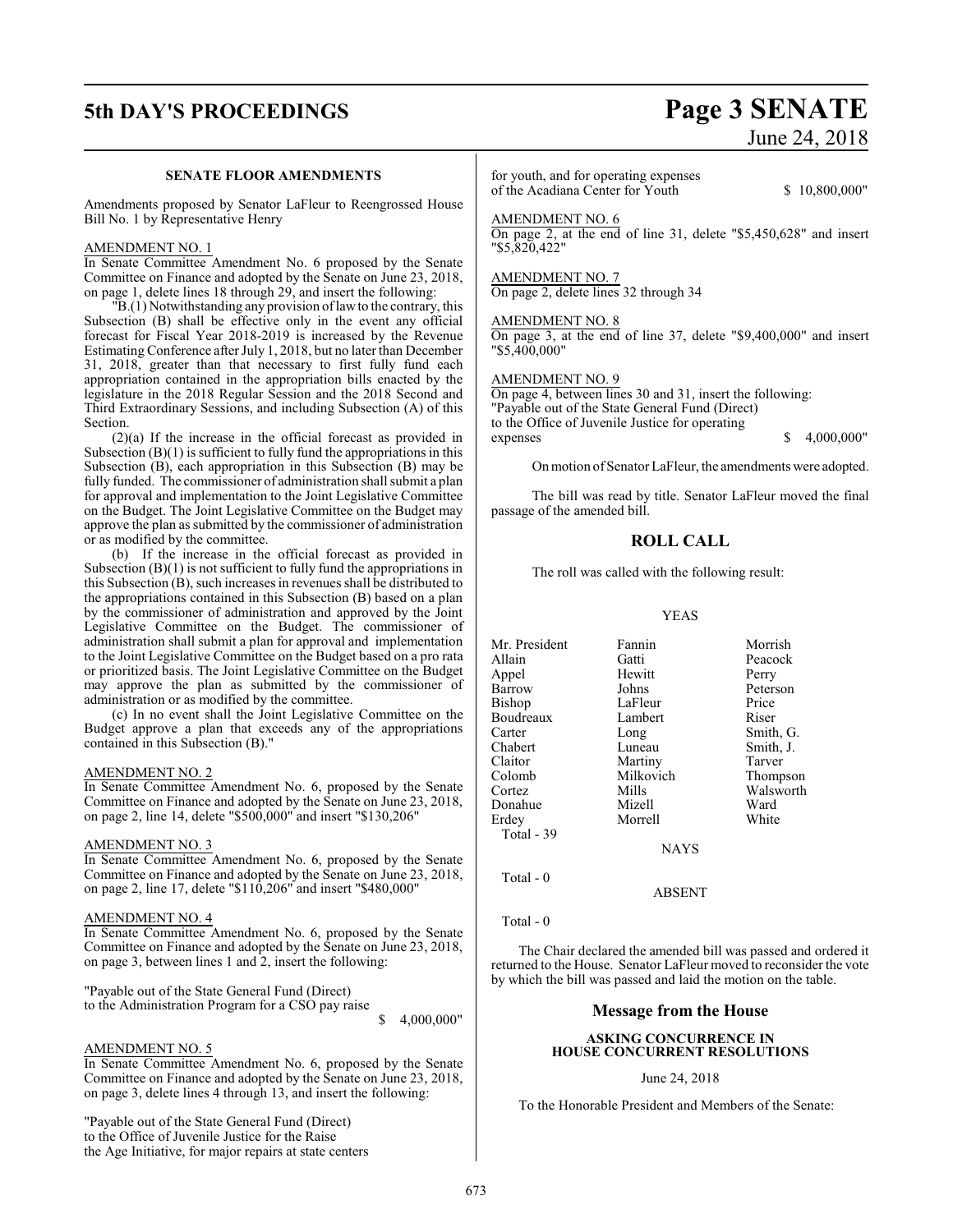# **Page 4 SENATE 5th DAY'S PROCEEDINGS**

# June 24, 2018

I am directed to inform your honorable body that the House of Representatives has finally passed and asks your concurrence in the following House Concurrent Resolutions:

HCR No. 7

Respectfully submitted, ALFRED W. SPEER Clerk of the House of Representatives

### **House Concurrent Resolutions on First Reading**

Senator Ward asked for and obtained a suspension of the rules to read House Concurrent Resolutions a first and second time.

#### **HOUSE CONCURRENT RESOLUTION NO. 7—** BY REPRESENTATIVE STOKES

A CONCURRENT RESOLUTION

To establish the Sales Tax Streamlining and Modernization Commission, as the successor to the commission established by Act No. 405 of the 2015 Regular Session of the Legislature, to continue the comprehensive study of Louisiana's state and local sales and use tax systems.

The resolution was read by title. Senator Ward moved to concur in the House Concurrent Resolution.

### **ROLL CALL**

The roll was called with the following result:

#### YEAS

| Mr. President | Erdey     | Morrish   |
|---------------|-----------|-----------|
| Allain        | Fannin    | Peacock   |
| Appel         | Gatti     | Perry     |
| Barrow        | Hewitt    | Price     |
| <b>Bishop</b> | Johns     | Riser     |
| Boudreaux     | Lambert   | Smith, G. |
| Carter        | Long      | Smith, J. |
| Chabert       | Luneau    | Thompson  |
| Claitor       | Martiny   | Walsworth |
| Colomb        | Milkovich | Ward      |
| Donahue       | Mizell    | White     |
| Total - 33    |           |           |
|               | NAYS      |           |

Total - 0

#### ABSENT

Cortez Mills Peterson LaFleur Total - 6

The Chair declared the Senate concurred in the House Concurrent Resolution and ordered it returned to the House.

#### **Message from the House**

#### **CONCURRING IN SENATE CONCURRENT RESOLUTIONS**

#### June 24, 2018

To the Honorable President and Members of the Senate:

I am directed to inform your honorable body that the House of Representatives has finally concurred in the following Senate Concurrent Resolutions:

#### **SENATE CONCURRENT RESOLUTION NO. 7—**

BY SENATORS CLAITOR, ALARIO, ALLAIN, APPEL, BOUDREAUX,<br>CARTER, CHABERT, DONAHUE, ERDEY, FANNIN, HEWITT, JOHNS,<br>LAMBERT, LONG, LUNEAU, MILKOVICH, MILLS, MIZELL, PEACOCK,<br>RISER, GARY SMITH, JOHN SMITH, TARVER, THOMPSON,<br>WALS

A CONCURRENT RESOLUTION

To express the sincere condolences oftheLouisiana Legislature upon the death of Charles Krauthammer.

Reported without amendments.

#### **SENATE CONCURRENT RESOLUTION NO. 8—** BY SENATOR MARTINY

A CONCURRENT RESOLUTION

To commend Gerald N. "Jerry" Giovaniello upon his retirement from the National Association of REALTORS® and to congratulate him for his thirty-seven years of service to the real estate industry and property owners nationwide.

Reported without amendments.

Respectfully submitted, ALFRED W. SPEER Clerk of the House of Representatives

### **Rules Suspended**

Senator Long asked for and obtained a suspension of the rules to take up at this time:

### **Introduction of Senate Resolutions**

Senator Long asked for and obtained a suspension of the rules to introduce and read Senate Resolutions a first and second time.

#### **SENATE RESOLUTION NO. 35**

BY SENATOR LONG A RESOLUTION

BE IT RESOLVED by the Senate of the State of Louisiana that a committee of five be appointed by the President of the Senate to serve with a like committee from the House of Representatives to notify the Governor that the Legislature of the State of Louisiana has completed its labors and is now ready to adjourn sine die.

On motion of Senator Long the resolution was read by title and adopted.

In compliance with the resolution the President of the Senate appointed the following committee:

> Senators Claitor, Martiny, Riser, Peterson and Ward.

**SENATE RESOLUTION NO. 36** BY SENATOR LONG

A RESOLUTION

BE IT RESOLVED by the Senate of the State of Louisiana that a committee of five be appointed by the President of the Senate to notify the House of Representatives that the Senate has completed its labors and is now ready to adjourn sine die.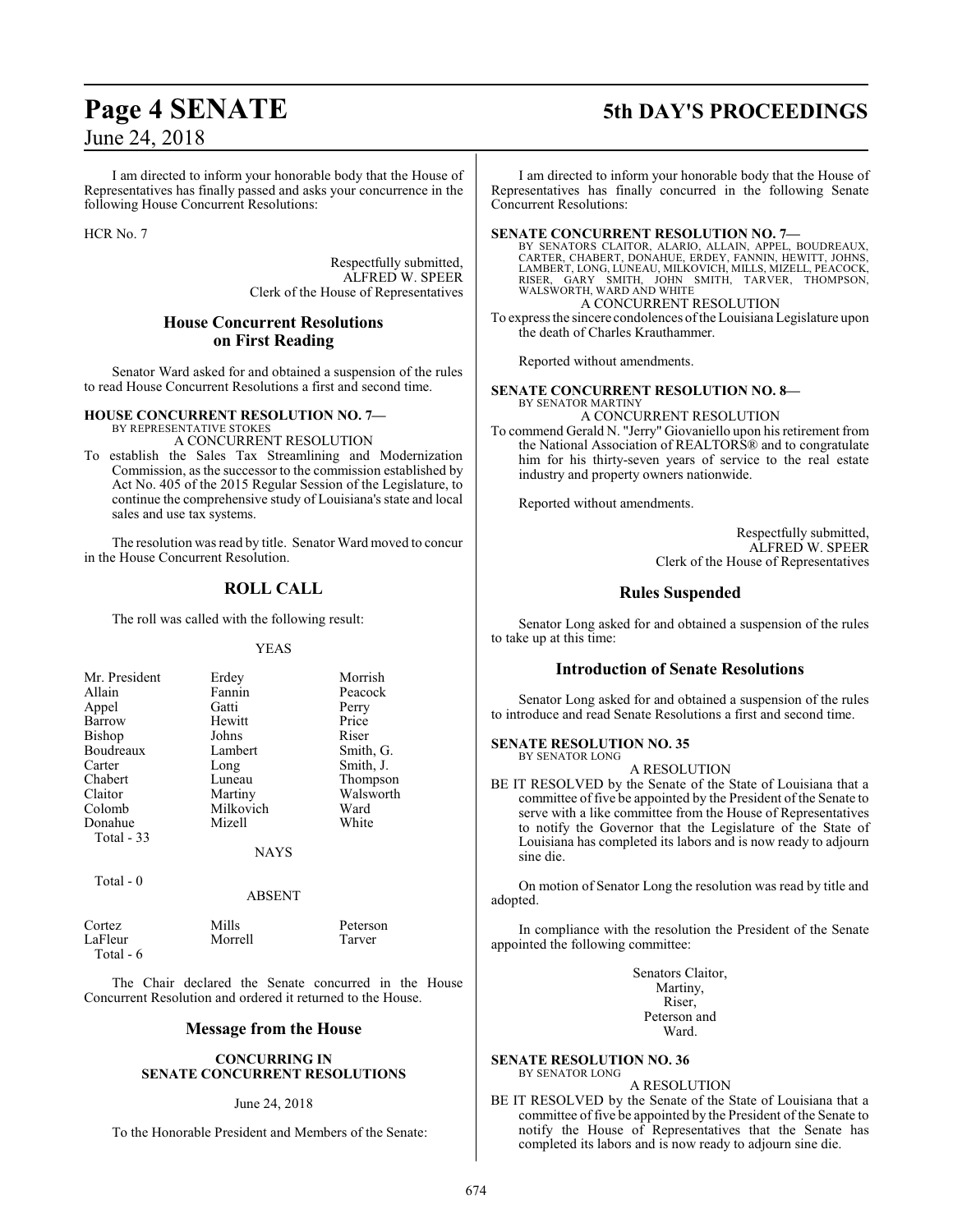# **5th DAY'S PROCEEDINGS Page 5 SENATE**

On motion of Senator Long, the resolution was read by title and adopted.

In compliance with the resolution the President of the Senate appointed the following Committee:

> Senators Gary Smith, Milkovich, Price, Fannin and Peacock.

#### **Reports of Committees**

The committee to notify the Governor that the Senate had completed its labors and was ready to adjourn sine die returned and reported it had performed that duty. The President of the Senate thanked the Committee and discharged it.

The committee to notify the House of Representatives that the Senate had completed its labors and was ready to adjourn sine die returned and reported it had performed that duty. The President of the Senate thanked the committee and discharged it.

#### **Committee from the House of Representatives**

Acommittee fromtheHouse ofRepresentatives appeared before the Bar of the Senate and informed the Senate that the House of Representatives was ready to adjourn sine die.

#### **Message from the House**

#### **SIGNED HOUSE BILLS AND JOINT RESOLUTIONS**

June 24, 2018

To the Honorable President and Members of the Senate:

I am directed to inform your honorable body that the Speaker of the House of Representatives has signed the following House Bills and Joint Resolutions:

#### **HOUSE BILL NO. 10—**

BY REPRESENTATIVES DAVIS, BARRAS, BISHOP, STEVE CARTER, FOIL, HAZEL, MCFARLAND, GREGORY MILLER, AND ZERINGUE AND SENATORS CLAITOR, DONAHUE, AND WHITE AN ACT

To amend and reenact R.S. 47:301(16)(o)(i), 302(R)(2) and (3), (S), (T), (X)(introductory paragraph),(AA)(introductoryparagraph),  $(AA)(29)$  through  $(31)$ , and  $(AA)(32)$ (introductory paragraph),  $321(H)(2)$  through (6), and (I) through (K), and  $321.1(A)$ through (C), (E), (F)(introductory paragraph),  $(F)(66)$ (introductory paragraph),  $(F)(67)$  through  $(69)$ , and  $(F)(70)$ (introductory paragraph), and 331 $(P)$ ,  $(Q)$ , and  $(R)$ , to enact R.S. 47:302(BB) and (CC), 321(P) and (Q), 321.1(I) and (J), and  $331(V)$  and (W), and to repeal R.S.  $47:302(Y)$ ,  $321(M)$ , 331(T), and Act No. 395 of the 2017 Regular Session of the Louisiana Legislature, relative to state sales and use taxes; to provide for the tax rate; to provide for the applicability of certain exclusions and exemptions applicable to certain taxes; to provide for effectiveness; and to provide for related matters.

and asked that the President of the Senate affix his signature to the same.

> Respectfully submitted, ALFRED W. SPEER Clerk of the House of Representatives

The House Bills and Joint Resolutions contained herein were signed by the President of the Senate.

### **ATTENDANCE ROLL CALL**

### **ROLL CALL**

The roll was called with the following result:

#### PRESENT

| Mr. President | Fannin    | Morrish   |
|---------------|-----------|-----------|
| Allain        | Gatti     | Peacock   |
| Appel         | Hewitt    | Perry     |
| Barrow        | Johns     | Peterson  |
| Bishop        | LaFleur   | Price     |
| Boudreaux     | Lambert   | Riser     |
| Carter        | Long      | Smith, G. |
| Chabert       | Luneau    | Smith, J. |
| Claitor       | Martiny   | Tarver    |
| Colomb        | Milkovich | Thompson  |
| Cortez        | Mills     | Walsworth |
| Donahue       | Mizell    | Ward      |
| Erdey         | Morrell   | White     |
| Total - 39    |           |           |

ABSENT

Total - 0

#### **Adjournment**

On motion of Senator Thompson, at 8:00 o'clock P.M. the Senate adjourned sine die.

The President of the Senate declared the Senate adjourned sine die.

> GLENN A. KOEPP Secretary of the Senate

> > DIANE O' QUIN Journal Clerk

#### **Post Session Legislative Actions**

Following final adjournment, the instruments contained in the following messages were acted upon on the dates indicated.

#### **Privileged Report of the Committee on Senate and Governmental Affairs**

#### **ENROLLMENTS**

Senator Peterson, Chairman on behalf of the Committee on Senate and Governmental Affairs, submitted the following report:

#### June 25, 2018

To the President and Members of the Senate:

I am directed by your Committee on Senate and Governmental Affairs to submit the following report:

The following Senate Concurrent Resolutions have been properly enrolled:

**SENATE CONCURRENT RESOLUTION NO. 7—**<br>BY SENATORS CLAITOR, ALARIO, ALLAIN, APPEL, BOUDREAUX,<br>CARTER, CHABERT, DONAHUE, ERDEY, FANNIN, HEWITT, JOHNS,<br>LAMBERT, LONG, LUNEAU, MILKOVICH, MILLS, MIZELL, PEACOCK,<br>RISER, GARY SMI A CONCURRENT RESOLUTION

To express the sincere condolences ofthe Louisiana Legislature upon the death of Charles Krauthammer.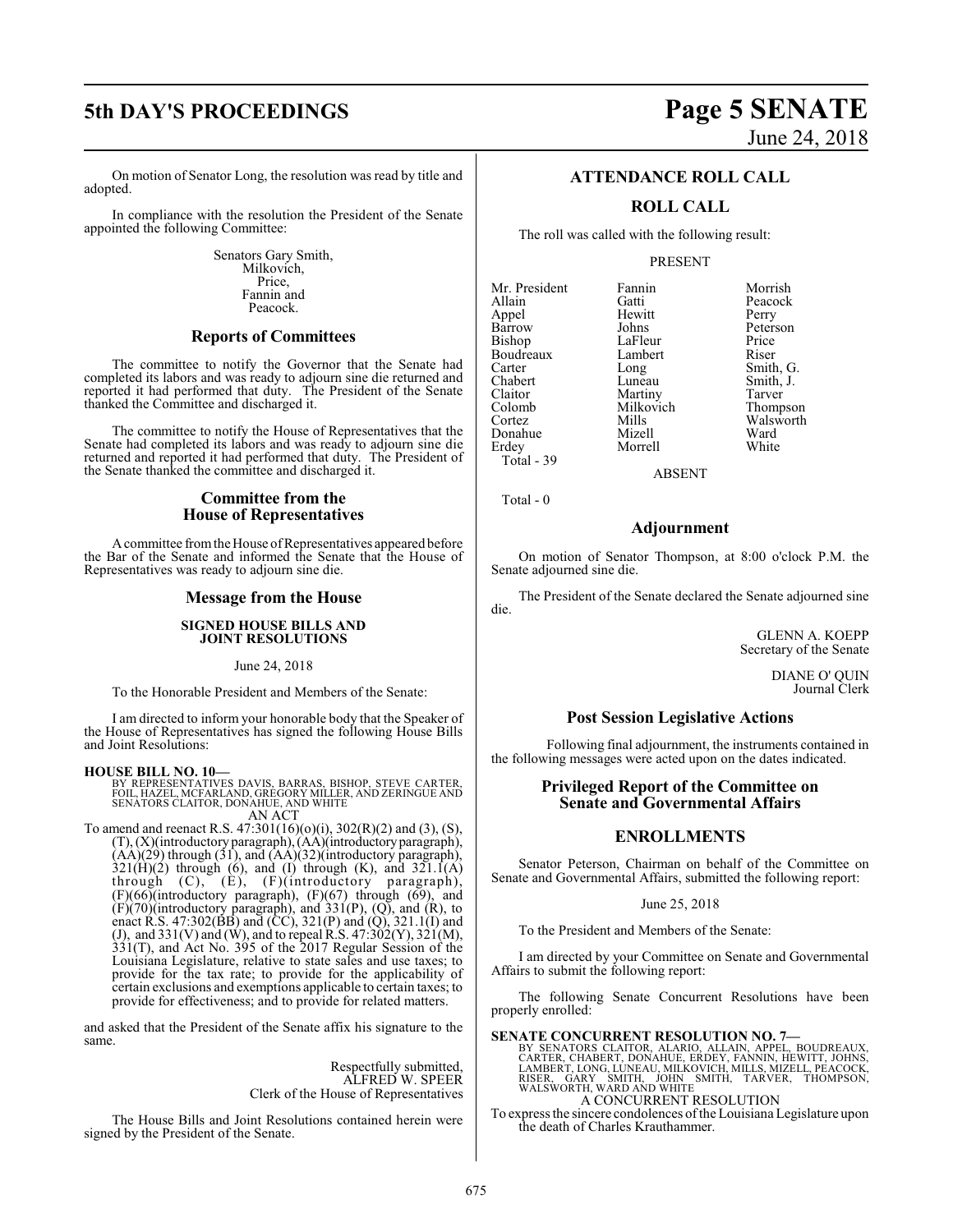# **Page 6 SENATE 5th DAY'S PROCEEDINGS**

June 24, 2018

#### **SENATE CONCURRENT RESOLUTION NO. 8—**

BY SENATOR MARTINY A CONCURRENT RESOLUTION

To commend Gerald N. "Jerry" Giovaniello upon his retirement from the National Association of REALTORS® and to congratulate him for his thirty-seven years of service to the real estate industry and property owners nationwide.

> Respectfully submitted, KAREN CARTER PETERSON Chairman

The foregoing Senate Concurrent Resolutions were signed by the President of the Senate.

#### **Message to the Secretary of State**

#### **SIGNED SENATE CONCURRENT RESOLUTIONS**

#### June 25, 2018

To the Honorable Secretary of State:

The President of the Senate and the Speaker of the House of Representatives have signed the following Senate Concurrent Resolutions:

# **SENATE CONCURRENT RESOLUTION NO. 2—** BY SENATOR CLAITOR AND REPRESENTATIVES STEVE CARTER

AND FOIL

A CONCURRENT RESOLUTION

To express the sincere condolences of the Legislature of Louisiana upon the death of Stanford O. Bardwell Jr., former United States Attorney for the Middle District of Louisiana, well-respected Baton Rouge attorney, loving family man, and active community and faith leader.

**SENATE CONCURRENT RESOLUTION NO. 4**<br>BY SENATORS MORRELL, ALARIO, ALLAIN, APPEL, BARROW,<br>BISHOP, BOUDREAUX, CARTER, CHABERT, CLAITOR, COLOMB,<br>CORTEZ, DONAHUE, ERDEY, FANNIN, GATTI, HEWITT, JOHNS,<br>LAFLEUR, LAMBERT, LONG, LU

A CONCURRENT RESOLUTION

To express the sincere and heartfelt condolences ofthe Legislature of Louisiana upon the passing of Judge Joan Bernard Armstrong of New Orleans and to note her many accomplishments as a public servant and as an instrument for change in the judiciary of the state.

**SENATE CONCURRENT RESOLUTION NO. 7-**<br>
BY SENATORS CLAITOR, ALARIO, ALLAIN, APPEL, BOUDREAUX,<br>
CARTER, CHABERT, DONAHUE, ERDEY, FANNIN, HEWITT, JOHNS,<br>
LAMBERT, LONG, LÚNEAU, MILKOVICH, MILLS, MIZELL, PEACOCK,<br>
RISER, GARY

To express the sincere condolences ofthe Louisiana Legislature upon the death of Charles Krauthammer.

#### **SENATE CONCURRENT RESOLUTION NO. 8—** BY SENATOR MARTINY

A CONCURRENT RESOLUTION

To commend Gerald N. "Jerry" Giovaniello upon his retirement from the National Association of REALTORS® and to congratulate him for his thirty-seven years of service to the real estate industry and property owners nationwide.

> Respectfully submitted, GLENN A. KOEPP Secretary of the Senate

#### **Privileged Report of the Committee on Senate and Governmental Affairs**

#### **ENROLLMENTS**

Senator Peterson, Chairman on behalf of the Committee on Senate and Governmental Affairs, submitted the following report:

June 25, 2018

To the President and Members of the Senate:

I am directed by your Committee on Senate and Governmental Affairs to submit the following report:

The following Senate Resolutions have been properly enrolled:

#### **SENATE RESOLUTION NO. 3—**

BY SENATOR PERRY A RESOLUTION

To express the sincere condolences of the Senate of the Legislature of Louisiana upon the death of Pervis "Pee Wee" Meaux, World War II veteran and Vermilion Parish police juror, and to remember his many contributions made on behalf of his community, state, and country.

#### **SENATE RESOLUTION NO. 4—** BY SENATOR BOUDREAUX

A RESOLUTION

To express the sincere condolences of the Senate of the Legislature of Louisiana upon the death of Joseph John Lewis III.

#### **SENATE RESOLUTION NO. 5—** BY SENATOR BISHOP

A RESOLUTION

To commend Dillard University and its Pre-law Program on being awarded the 2018 ABA Section on Litigation's Diversity Leadership Award.

#### **SENATE RESOLUTION NO. 6—**

BY SENATOR MILKOVICH A RESOLUTION

To commend Dr. Fred Lowery, retired pastor of First Baptist Church in Bossier City, Louisiana, and his wife, Leigh, upon the example the two have lived in accordance with the principles of a covenant marriage, through their faith and their love for each other and their God, and on his more than fifty years of preaching God's word.

#### **SENATE RESOLUTION NO. 7—**

BY SENATOR MILKOVICH A RESOLUTION

To express the sincere condolences of the Senate of the Legislature of Louisiana upon the death of Korean War veteran and longtime farmer in Acadia Parish, Lawrence Charles "Mookie" Bollich.

**SENATE RESOLUTION NO. 8—**<br>BY SENATORS MILKOVICH, ALARIO, ALLAIN, APPEL, BARROW, BISHOP, BOUDREAUX, CARTER, CHABERT, CLAITOR, COLOMB,<br>CORTEZ, DONAHUE, ERDEY, FANNIN, GATTI, HEWITT, JOHNS,<br>LAFLEUR, LAMBERT, LONG, LUNEAU, MA

#### A RESOLUTION

To express the sincere condolences of the Senate of the Legislature of Louisiana upon the death of Jessie Valcarcel "Abu" Richey, wife of former State Senator Dan Richey.

#### **SENATE RESOLUTION NO. 10—**

#### BY SENATOR PRICE A RESOLUTION

To commend M. Rodrigue & Son, Inc. for establishing and being a successful business in St. James Parish for ninety years.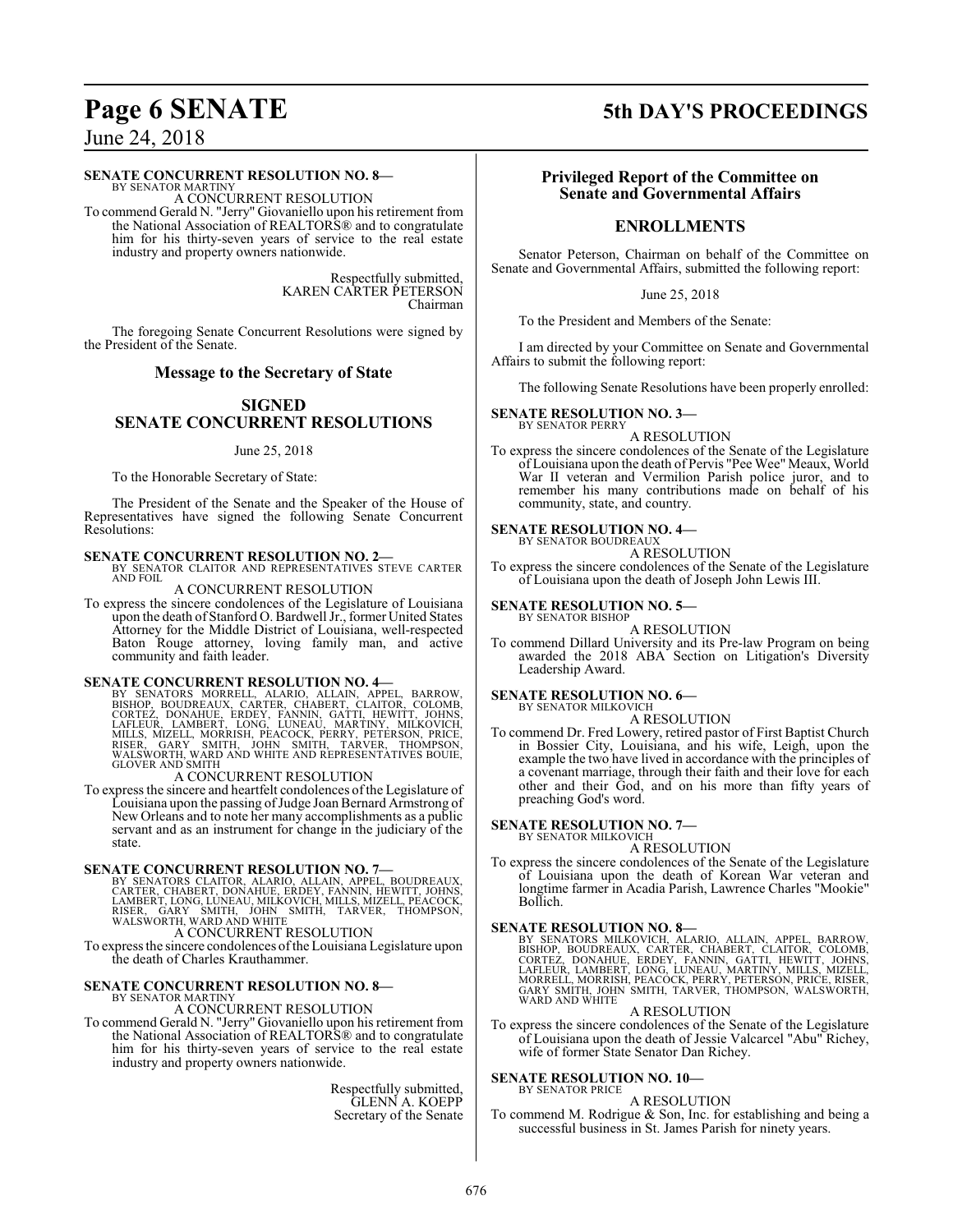# **5th DAY'S PROCEEDINGS Page 7 SENATE**

# June 24, 2018

#### **SENATE RESOLUTION NO. 11—**

BY SENATORS ALLAIN AND WALSWORTH A RESOLUTION

To commend Luke Anthony Orlando of Berwick, Louisiana, for being selected to represent Louisiana at the Hugh O'Brian Youth (HOBY) World Leadership Congress to be held on July 21-28, 2018, at Loyola University, Chicago, Illinois.

#### **SENATE RESOLUTION NO. 12—** BY SENATOR MORRISH

A RESOLUTION

To commend the University ofLouisiana System, its president, board of supervisors, and member universities, on an outstanding performance in the strategic planning and delivery of highquality educational opportunities in the state of Louisiana.

#### **SENATE RESOLUTION NO. 13—**

BY SENATOR CLAITOR A RESOLUTION

To express the sincere and heartfelt condolences of the Senate of the Legislature of Louisiana to the family and friends of Cindy Marie Denham.

#### **SENATE RESOLUTION NO. 14—** BY SENATOR MILKOVICH

A RESOLUTION

To express the sincere condolences of the Senate of the Legislature of Louisiana upon the death of Norma Jernigan Blake, wife of Pastor Harry Blake, retired pastor of Mount Canaan Baptist Church in Shreveport, Louisiana.

#### **SENATE RESOLUTION NO. 15—** BY SENATOR MILKOVICH

A RESOLUTION

To commend Lauren Vizza, television morning news anchor on Channel 6 in Shreveport, Louisiana, on being named Miss Louisiana USA 2018.

#### **SENATE RESOLUTION NO. 18—**

BY SENATOR CLAITOR

A RESOLUTION

To commend John Honeycutt of Baton Rouge, Louisiana, for being selected as a candidate to represent Louisiana at the HOBY World Leadership Congress to be held on July 21-28, 2018, at Loyola University in Chicago, Illinois.

#### **SENATE RESOLUTION NO. 19—** BY SENATOR CLAITOR

A RESOLUTION

To commend Tucker Poret for being selected as a candidate to represent Louisiana at the HOBY World Leadership Congress to be held on July 21-28, 2018, at Loyola University in Chicago, Illinois.

SENATE RESOLUTION NO. 20—<br>BY SENATORS MILKOVICH, ALLARIO, ALLAIN, APPEL, BARROW,<br>BISHOP, BOUDREAUX, CARTER, CHABERT, CLAITOR, COLOMB,<br>CORTEZ, DONAHUE, ERDEY, FANNIN, GATTI, HEWITT, JOHNS,<br>LAFLEUR, LAMBERT, LONG, LUNEAU, MA GARY SMITH, JOHN SMITH, TARVER, THOMPSON, WALSWORTH, WARD AND WHITE

#### A RESOLUTION

To commend LaPolitics Weekly and editor and publisher, Jeremy Alford, on twenty-five years of accurately and enjoyably reporting on the political news of Louisiana and sharing thought-provoking opinions relevant to that news.

#### **SENATE RESOLUTION NO. 21—** BY SENATOR DONAHUE

#### A RESOLUTION

To commend Cameron Doyle for being selected to represent Louisiana at the 2018 Hugh O'Brian Youth (HOBY) Leadership Program World Leadership Congress (WLC).

#### **SENATE RESOLUTION NO. 22—**

BY SENATOR GARY SMITH A RESOLUTION

To commend Mr. Juan A. Ramirez on the occasion of his ninetyeighth birthday to be celebrated on July 24, 2018, and to honor his lifetime of accomplishments.

SENATE RESOLUTION NO. 16—<br>BY SENATORS BISHOP, ALARIO, ALLAIN, APPEL, BARROW, BOUDREAUX, CARTER, CHABERT, CLAITOR, COLOMB, CORTEZ,<br>DONAHUE, ERDEY, FANNIN, GATTI, HEWITT, JOHNS, LAFLEUR,<br>LAMBERT, LONG, LUNEAU, MARTINY, MILKO

#### A RESOLUTION

To express the sincere condolences of the Senate of the Legislature of Louisiana upon the passing of Judge Joan Bernard Armstrong of New Orleans and to note her many accomplishments as a public servant and as an instrument for change in the judiciary of the state.

#### **SENATE RESOLUTION NO. 17—** BY SENATOR PETERSON

A RESOLUTION

To express the sincere condolences of the Senate of the Legislature of Louisiana upon the death of Felicia Kahn.

#### **SENATE RESOLUTION NO. 23—**

BY SENATOR LAFLEUR A RESOLUTION

To commend Lillyanne Brignac on being selected as a candidate to represent Louisiana at the Hugh O'Brian Youth World Leadership Congress slated for July 21-28, 2018, at Loyola University in Chicago, Illinois.

#### **SENATE RESOLUTION NO. 24—** BY SENATOR APPEL

A RESOLUTION

To commend Mary Guy of Metairie, Louisiana, for being selected as a candidate to represent Louisiana at the Hugh O'Brian Youth (HOBY) World Leadership Congress slated for July 21-28, 2018, at Loyola University, Chicago, Illinois.

#### **SENATE RESOLUTION NO. 25—**

BY SENATOR ALLAIN A RESOLUTION

To commend Kennedi Look for being selected as a candidate to represent Louisiana at the HOBY World Leadership Congress to be held on July 21-28, 2018, at Loyola University, Chicago, Illinois.

### **SENATE RESOLUTION NO. 26—**

BY SENATOR MILKOVICH A RESOLUTION

To commend Robert "Robbo" Davidson, retired Chief of Investigations and Chief Deputy for the DeSoto Parish Sheriff's Office on his active support of law enforcement, despite having retired from his law enforcement career in 2013 after thirty years of dedicated service to DeSoto Parish.

#### **SENATE RESOLUTION NO. 27—** BY SENATOR BARROW

#### A RESOLUTION

To urge and request the Senate Committee on Revenue and Fiscal Affairs to study Louisiana's tax structure and policy and to make recommendations for changes to the state's tax laws in an effort to modernize and enhance the efficiency and fairness of the state's tax policies for individuals and businesses.

#### **SENATE RESOLUTION NO. 28—** BY SENATOR BARROW

A RESOLUTION

To urge and request the Senate Committee on Judiciary C to study and evaluate the infrastructure, equipment, and services of the state's correctional facilities.